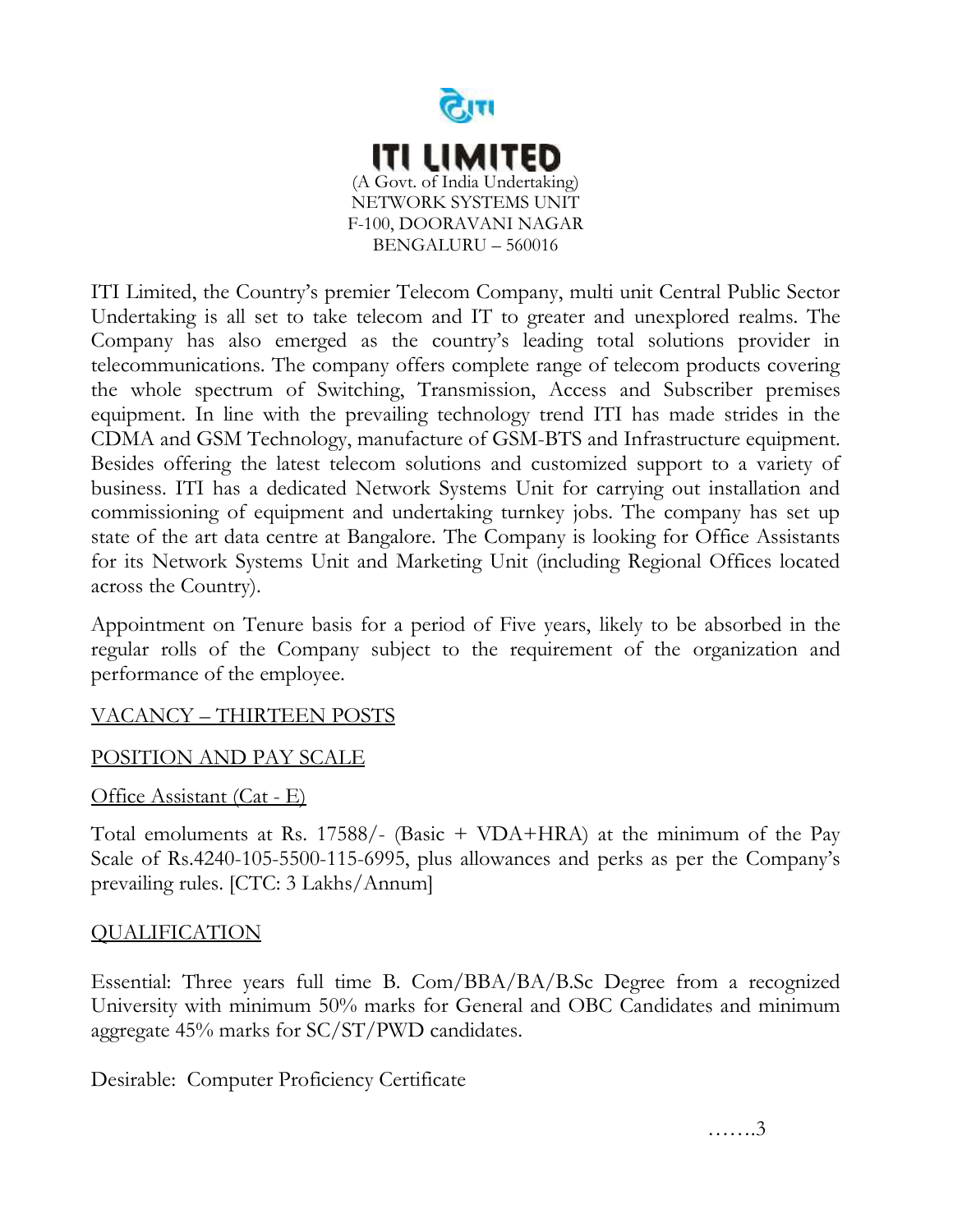## UPPER AGE LIMIT

Not more than 32 years relaxable by 5 years for SC/ST/Persons with Disabilities, 3 years for OBCs (Non-Creamy Layer) and Ex-service personnel in accordance with the instructions of Central Govt.

## JOB PROFILE

Maintaining Employee records both hard and soft copies, files related to HR/ Service Department functions, updating HRIS, assisting with day to day operations of HR Functions and duties, providing clerical and administrative support to the Executives of the Department. Confidential handling of sensitive information related to HR/ Service Departments, Administration of Leave Rules and Attendance Records etc.

### EXPERIENCE:

The applicant must have minimum of one years of experience in administrative functions, database management and generation of various reports required for the dayto-day business management.

#### BENEFITS & PERKS

- Statutory benefits viz., Provident Fund / Gratuity as per relevant Rules / Act.
- Medical facility, subsidized Canteen
- Company residential quarters subject to availability, in which case HRA is not admissible
- 20 days earned leave, 15 days casual leave and 5 SL per annum as per company rules
- Basic Pay and Allowance as applicable (like VDA, CCA. HRA etc.)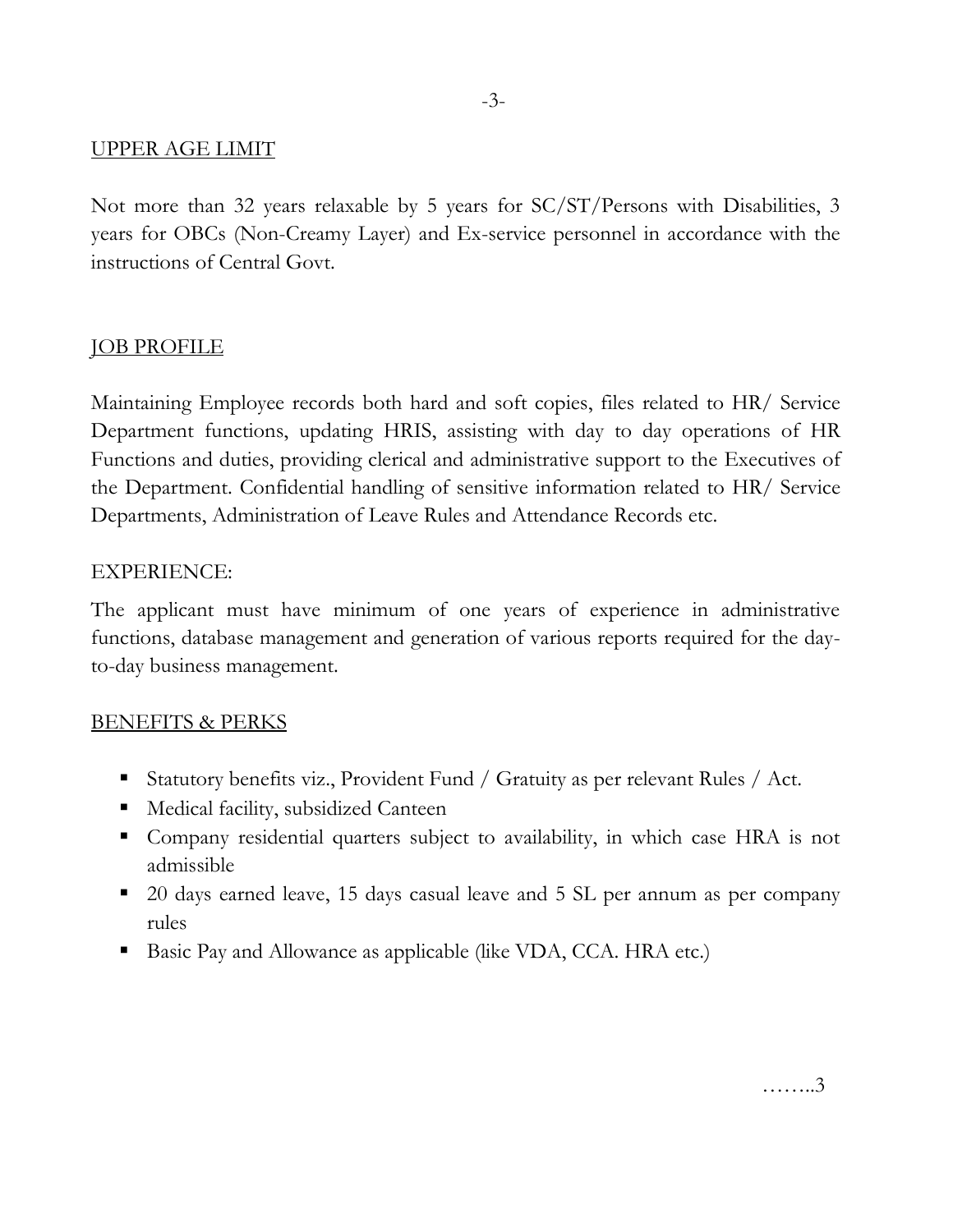## GENERAL CONDITIONS:

- 1. Only Indian Nationals need apply. Mere submission of application will not entail right for claiming appointment.
- 2. Reservations for SC/ST/OBC (Non Creamy Layer) and Persons with disabilities (PWD) / Ex Servicemen category exists as per Government of India Guidelines. Candidates belonging to OBC Category are required to submit recent certificate stating that they do not come under the purview of "Creamy Layer" from a competent authority in the prescribed format issued by the Government of India.
- 3. Educational Qualification, Age limit prescribed is as on the date of Advertisement.
- 4. Relaxation in Age / Qualification may be considered at the sole discretion of the Management.
- 5. Canvassing in any form will disqualify the candidature.
- 6. Company reserves the right to fill all or partially or note to fill any of the post/s. The number of post to be filled may decrease or increase depending on the actual/future requirements of the company.
- 7. Applications with insufficient information/incomplete will be rejected.

## MEDICAL STANDARD

Applicants should be of sound health and should meet the medical standard prescribed by the Company. Appointment of selected candidates will be subject to medical fitness duly certified by the Company's Medical Officers. No relaxation in health standard is allowed.

## HOW TO APPLY AND IMPORTANT INSTRUCTIONS FOR CANDIDATES

Applications should be submitted through online by clicking on the link provided at the bottom of this advertisement. It shall be the responsibility of candidate to read the detailed instructions before filling up the Online Recruitment Application and adhere to application requirements. The candidates are requested to check their eligibility criteria with regard to age, educational qualification against the advertisement**.** 

# **Last date for submission of on line application is 05.09.2018 5:30 PM.** No

application fee is required.